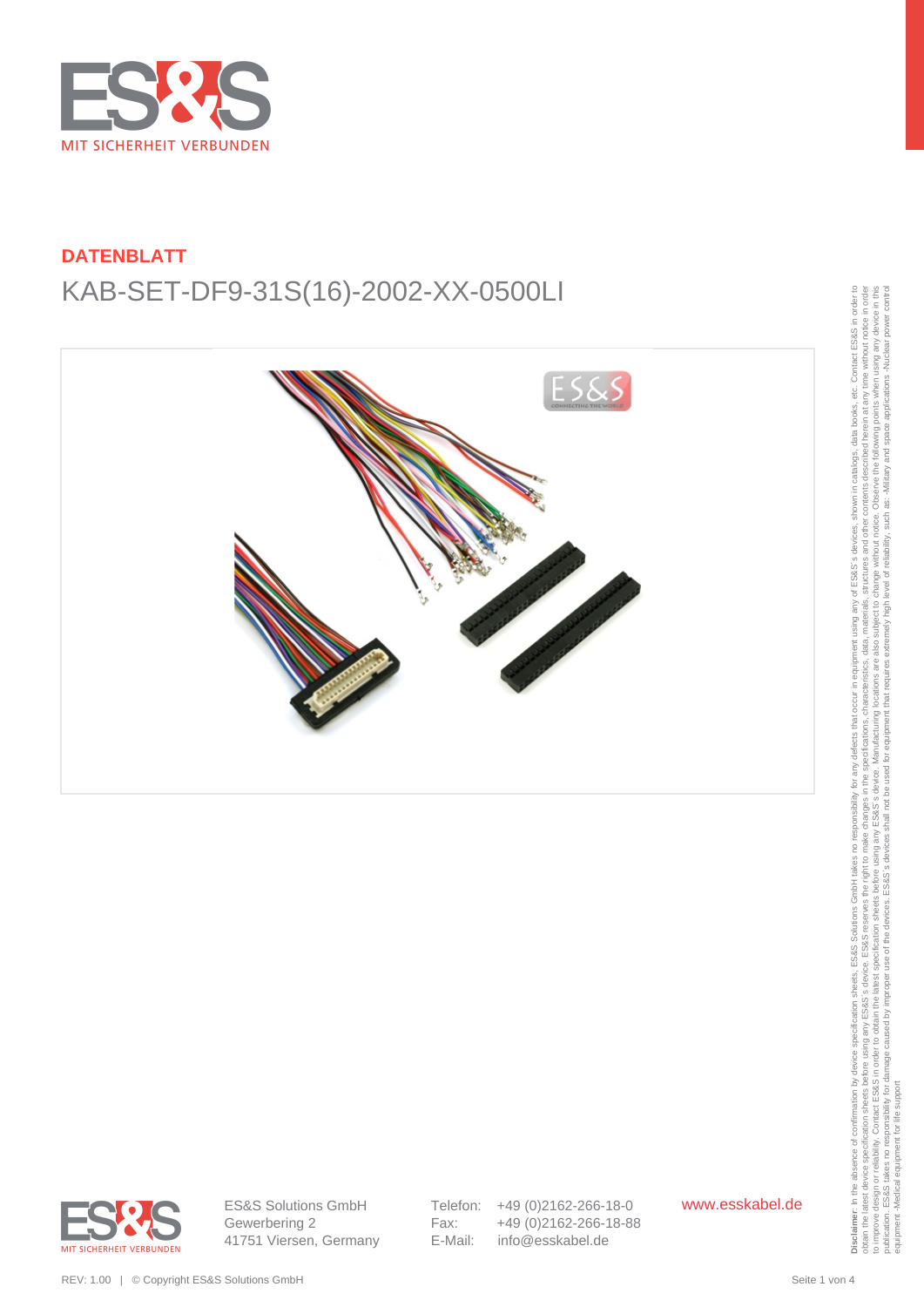

#### **BESCHREIBUNG**

This cable set is designed for a quick and easy connection between a display with a connector of the Hirose DF9 series and any other connector of a graphics board (double rowed with grid  $= 2$  m).

We supply 31 strands with an already mounted DF9-31S-V connector on side 1. The second side is unplugged, it only has assembled crimp contacts including two matching 2002-2x22P housings.

Thus you can assemble the contacts in the housings according to your cable layouts and obtain an optimum function to the signal structures. and any other connection of a graphical board blockle overal with a dia-<br>
We argely site mental with an animation (Fig.18) = Visual connection of the fig.18)<br>
This paper is a metallican orientation (Fig.18) = Visual contr

This cable is especially suited for the prototype construction, samples and very small quantities.

#### **TECHNICAL SPECIFICATIONS:**

- side 1: DF9-31S-1V(16), embedded, unplugged
- side 2: 2002 25x2 pin/22x2 pin grid 2.00 mm, double rowed, unplugged
- $\blacksquare$  31-pin strands AWG28, UL1571, length = 500 mm
- housings included: STE-2002-2x22P and STE-2002-2x25P
- operating temperature: -20 °C to 85 °C
- weight: 22 g

#### **ADVANTAGES:**

- small quantities available from stock
- individual assembling on one side by customer possible
- various lengths available
- this cable will be supplied unplugged with two alternatively matching housings

We also offer the assembling of this cable as well as the manufacturing of a cable ready-for-connection (according to your cable layouts). Please contact us. We will be pleased to submit you our non-binding offer.

This cable is suitable for the following pin headers: STE-2002-2X22P, STE-2002-2X25P, DF9B-31P-1V, DF9A-31P-1V, DF9C-31P-1V, DF9-31P-1V, DF9MA-31P-1V

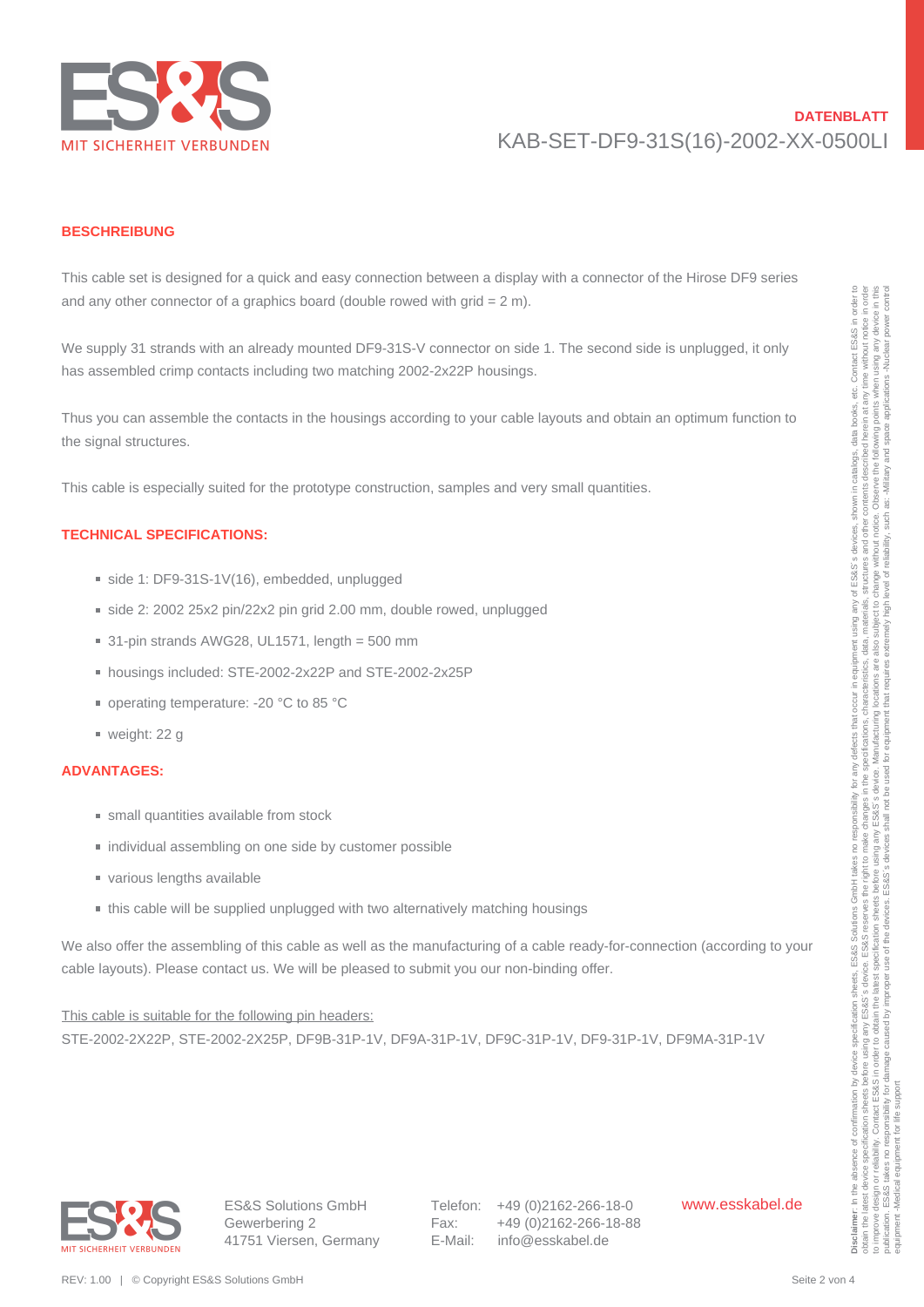

#### This cable supports the following displays:

AA065VB01, AA084VC02, AA084VC043, AA084VC05, AA104VC01, AA104VC02, LQ064V3DG01, LQ065T9DR51, LQ065T9DR53U, LQ065T9DZ03, LQ084V1DG21, LQ104V1DC31, LQ104V1DG11, LQ104V1DG21, LQ104V1DG51, LQ104V1DG52, LQ104V1DG61, LQ104V1DW02, LQ10D368, LQ10D421, LQ64D343, LTM10C209A, LTM10C210, NL4823BC37-05, NL6448AC33-46, NL6448BC20-08E, NL6448BC20-14, NL6448BC20-20, NL6448BC26-01, NL6448BC26-03, NL6448BC26-09, NL6448BC26-09C, NL6448BC26-22F, NL6448BC33-31, NL6448BC33-46, NL6448BC33-50, NL6448BC33-53, NL6448BC33-54, NL6448BC33-59, NL6448BC33-64, NL6448BC33-64C, NL6448BC33-74, PD064VT1, PD064VT4, PD064VT5, PD104VT1, T-51513D104JU-FW-A-AC, T-51513D104U-FW-A-AB, T-51638D084-FW-A-AA, T-51638D084J-FW-A-AA, T-51638D084J-FW-A-AC, T-51639D084JU-FW-A-AB, T-51639D084U-FW-A-AA, T-51750GD065J-FW-A-AA, T-51750GD065J-FW-AB, V16C6448AC, LQ104V1DG62, TX17D01VM2CAA, G104V1-T03, TX17D01VM2EAB, TCG104VG2AA-G00, G104V1-T03, NL6448BC33-70F LO CHAPTER LOTAY UNIVERSITY (LOTAY CHOMOROLOGY) COMPANY (LOTAY CHOMOROLOGY) (LOTAY CHOMOROLOGY) (LOTAY CHOMOROLOGY) (LOTAY CHOMOROLOGY) (LOTAY CHOMOROLOGY) (LOTAY CHOMOROLOGY) (LOTAY CHOMOROLOGY) (LOTAY CHOMOROLOGY) (LOTA



Telefon: +49 (0)2162-266-18-0 Fax: +49 (0)2162-266-18-88 E-Mail: info@esskabel.de

www.esskabel.de